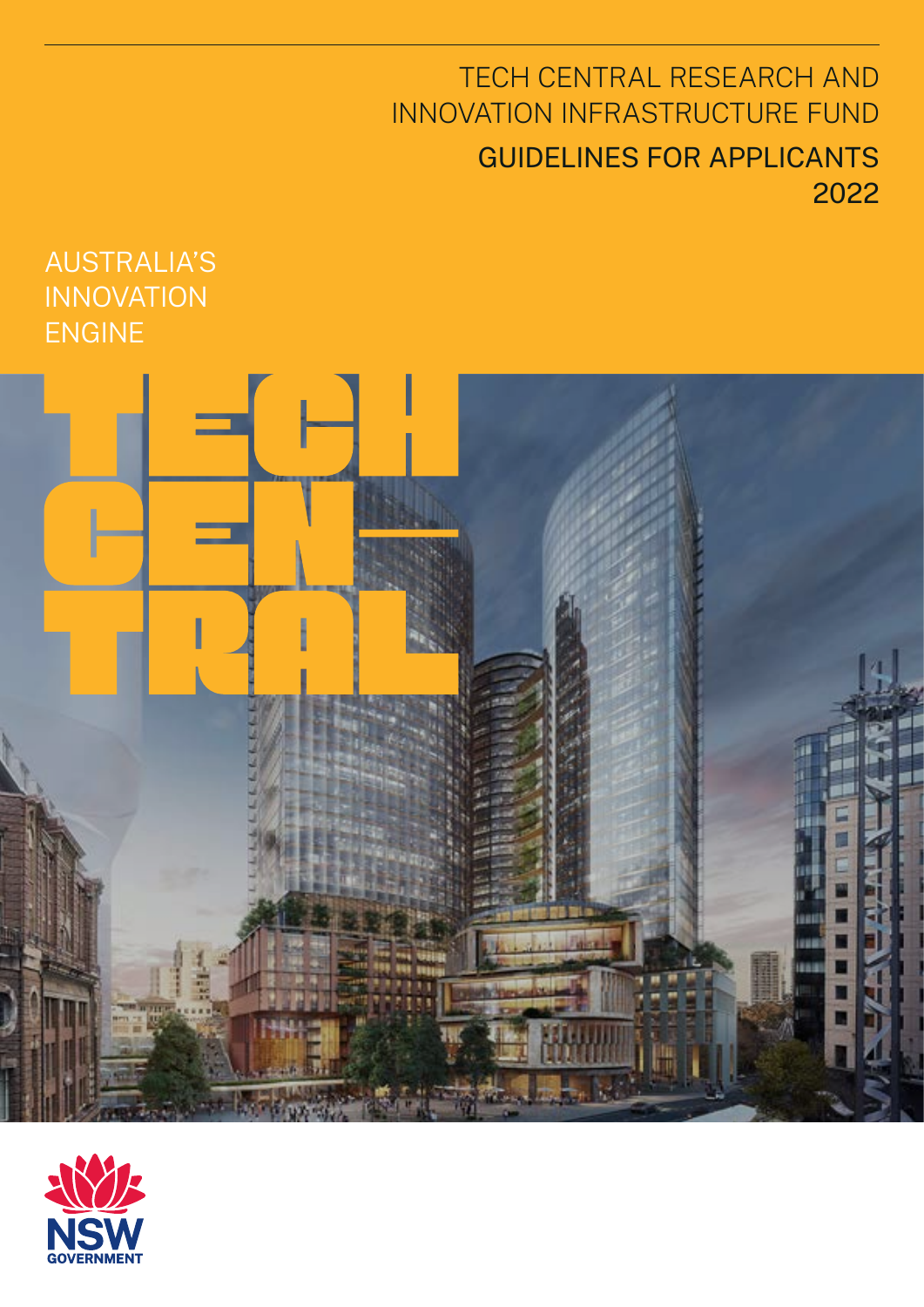# **CONTENTS**

| 1. INTRODUCTION                                     | 2                |
|-----------------------------------------------------|------------------|
| 2. ABOUT THE PROGRAM                                | $\overline{4}$   |
| 3. SELECTION CRITERIA                               | $\sqrt{5}$       |
| 4. HOW TO APPLY                                     | $6 \overline{6}$ |
| 5. ASSESSMENT PROCESS                               | $\overline{7}$   |
| 6. SUCCESSFUL APPLICANTS                            | 8                |
| 7. PROBITY                                          | $\overline{9}$   |
| 8. ENQUIRIES AND FEEDBACK                           | $\overline{9}$   |
| 9. PRIVACY                                          | 9                |
| 10. GOVERNMENT INFORMATION (PUBLIC ACCESS) ACT 2009 | 9                |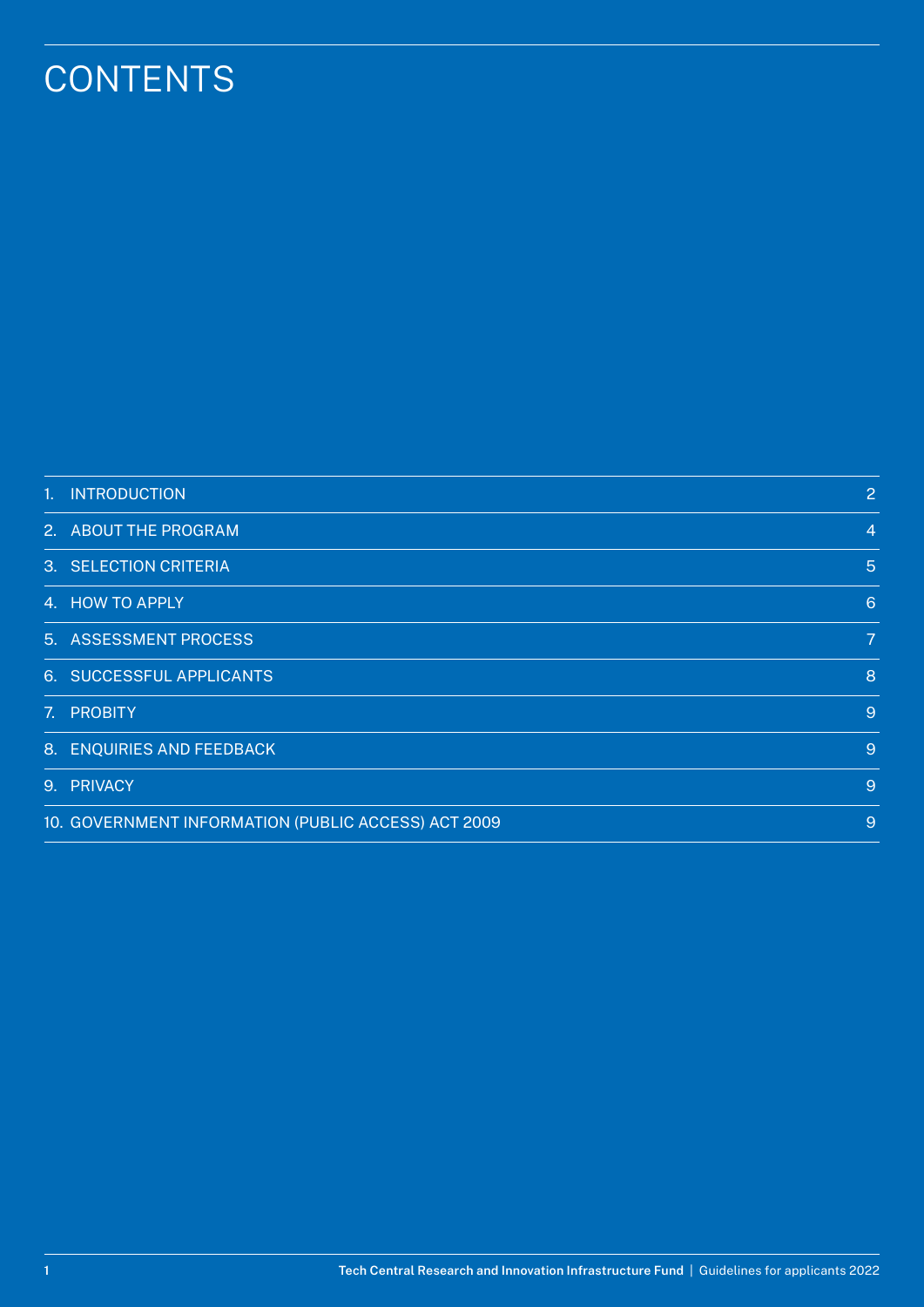# <span id="page-2-0"></span>1. INTRODUCTION

A strong research and development (R&D) capability is a critical driver for innovation in the state's economy. Underpinning the state's ability to turn R&D into new industries, technologies and services relies on research and innovation infrastructure including high-tech facilities, equipment and staff.

Access to the facilities, equipment and technical expertise was recognised as a key barrier across the innovation ecosystem in NSW, which led to the NSW Government announcing the Entrepreneurial and Innovation Ecosystems Action Plan in 2021, with a dedicated fund for Tech Central infrastructure.

The NSW Government is now investing \$8 million in that research and innovation infrastructure, which will bring the considerable innovation, R&D and industry talent to the heart of Sydney, Tech Central, and complement existing research, industry and university participants.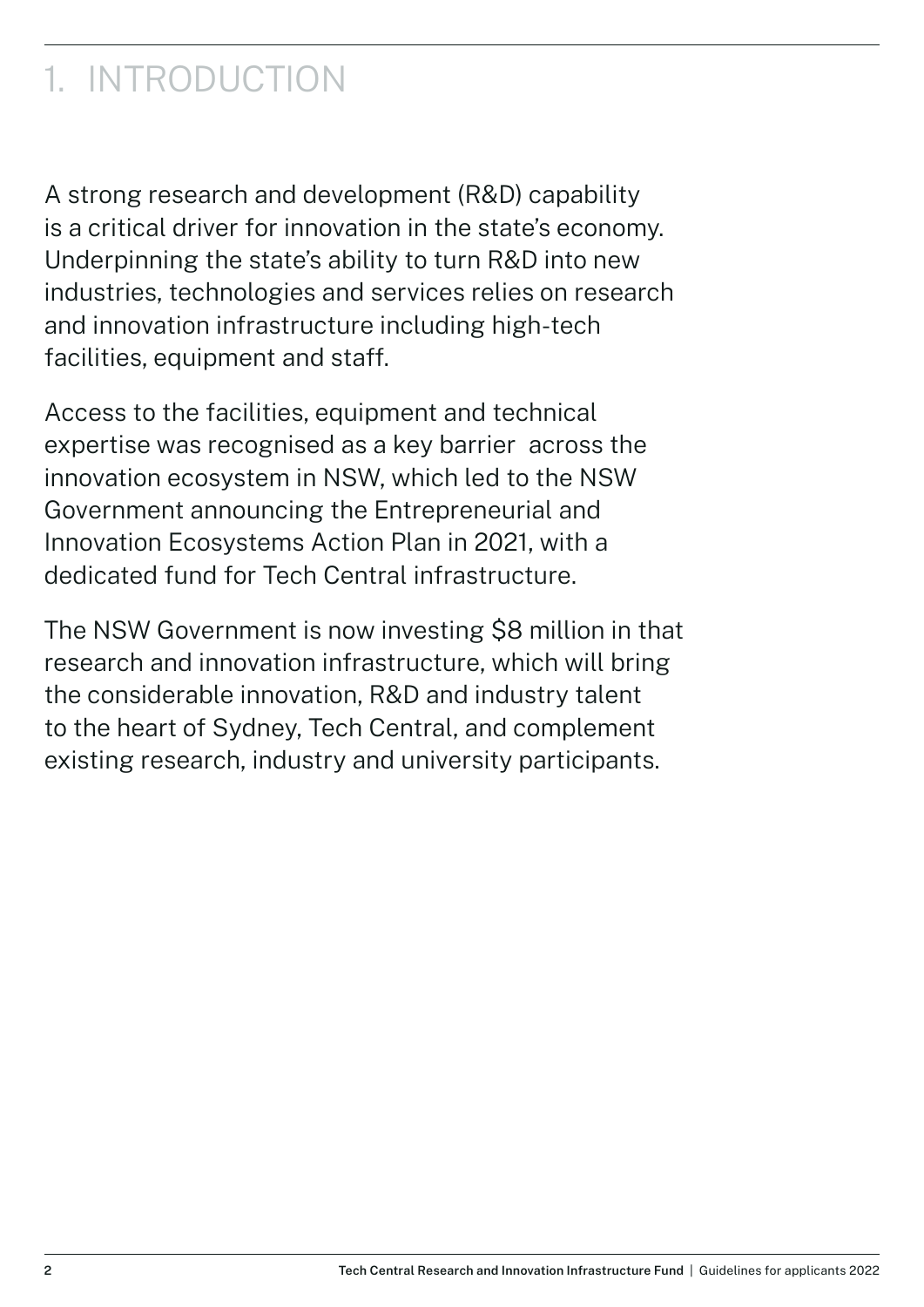#### BACKGROUND

NSW has been investing in open access technology and research infrastructure for many decades across a range of different fields, including health, medical research, agriculture and primary industries, and for many purposes such as biological monitoring and chemical and mechanical testing.

More recently, NSW Government has supported critical research infrastructure across the state, leveraging Commonwealth investments made under the National Collaborative Research Infrastructure Strategy (NCRIS). NCRIS, which provides funding to nationally significant research infrastructure, allows multiple users to access key equipment, facilities and expertise and supports emerging high-tech industries and globally competitive business. The impact of the state's co-investment in these NCRIS facilities demonstrates the importance of infrastructure to NSW's innovation ecosystem and emerging priority sectors.

Using the experience of these previous co-investments, Investment NSW has developed a targeted investment round calling for critical infrastructure proposals that align to the industry, technology and innovation needs of Sydney's Tech Central precinct.

#### WHY TECH CENTRAL

Tech Central is the NSW Government's geographical headquarters for Sydney's innovation and technology community. The innovation powerhouse covers six central Sydney neighbourhoods from Surry Hills to Camperdown.

Tech Central will create a vibrant precinct in the heart of Sydney's CBD, with strong links to international markets, Greater Sydney, NSW and Australia. The Tech Central precinct is home to three world-class universities, a world-leading research hospital and over 100 research institutes and centres of excellence. More information on Tech Central can be found on the website [tc.sydney](https://www.tc.sydney/index.html)

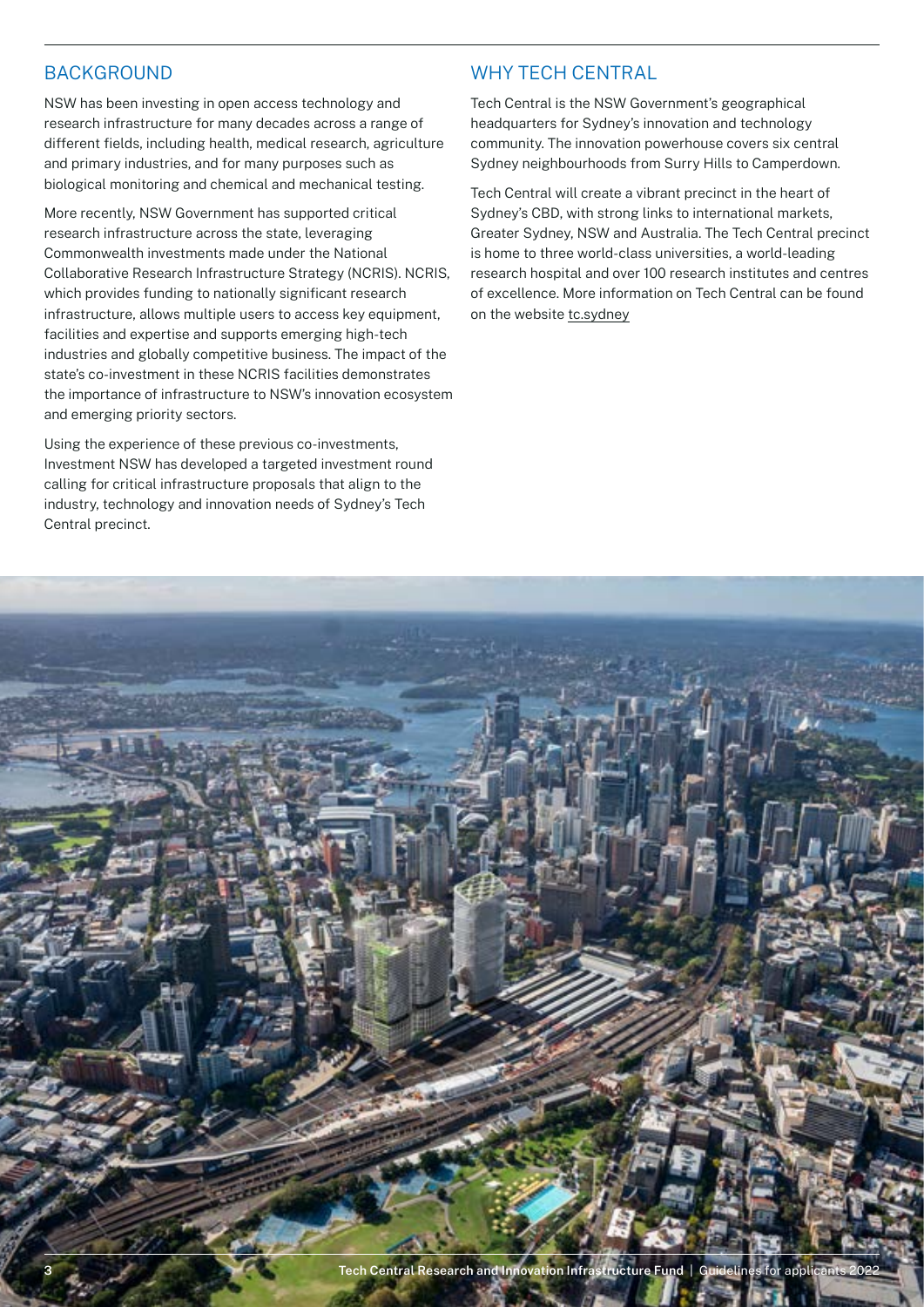# <span id="page-4-0"></span>2. ABOUT THE PROGRAM

### 2.1 OBJECTIVE

Applicants will be applying to deliver significant research and innovation infrastructure located within or aligned to the Tech Central innovation precinct. This infrastructure must be open access to the Tech Central ecosystem and support collaborative R&D and innovation. A key outcome of the program will be to support the translation of world-class research into commercial outcomes, new technologies, services and globally competitive cutting-edge industries.

A total of \$8 million is available for proposals that meet the eligibility requirements and selection criteria.

### 2.2 ELIGIBILITY CRITERIA – WHO CAN APPLY?

- **•** Universities
- **•** Research organisations or institutions
- **•** NSW-located NCRIS (National Collaborative Research Infrastructure Strategy) facilities [dese.gov.au/ncris](https://www.dese.gov.au/ncris)
- **•** Consortium-based applicants bringing together industry, university, specialist research organisations and/or publicly funded research organisations (PFROs)
- **•** Organisations or industry applicants

Proposals for funding from organisations, facilities or programs that are already funded by the NSW Government will be considered so long as the proposal meets the selection criteria and supports a significant physical or digital infrastructure investment within, or strongly aligned with, Tech Central.

Applicants must be headquartered and/or have a major research/innovation presence located in NSW.

If a proposal is consortium-based, the proposal lead must be headquartered in NSW.

For the purposes of this grant, *headquarters* is defined as the main administrative office of the applicant or facility and location of the CEO.

Headquarters must remain in NSW for the period of the Agreement; and includes those with a major research or innovation presence in NSW, being those that retain approximately at least 40 per cent of their researchers, developers or other innovation staff (total staff and PhDs) in NSW for the period of the agreement.

Applications can include co-funding proposals and potential leveraging opportunities.

### 2.3 ELIGIBILITY CRITERIA – WHAT PROPOSALS WILL BE ACCEPTED FOR ASSESSMENT?

Infrastructure grants may be provided for any of the below which are directly targeted at driving innovation in Tech Central:

- **•** major equipment
- **•** laboratory facilities
- **•** highly-skilled technical experts or facility managers
- **•** specialised technologies and systems
- **•** industry-focused collaborative programs driving access to infrastructure and commercialisation.

In select circumstances, infrastructure grants may be provided for other forms of infrastructure, R&D or innovation if there is a demonstrable need and if it satisfies the remaining criteria within these guidelines.

Proposals should be focused on one or more of the following areas, which correspond to industry and research strengths found in Tech Central:

- **•** Quantum computing and devices
- **•** Robotics and automation
- **•** Artificial Intelligence and machine learning
- **•** Advanced communications and smart devices
- **•** Aerospace, defence and space technologies
- **•** Energy generation and storage
- **•** Biotechnology and medtech
- **•** E-Health
- **•** Fintech
- **•** Bioinformatics, genetics and 'omics' technologies
- **•** New materials and nanomaterials
- **•** Cyber security, Cloud, embedded and blockchain systems
- **•** Digital and Creative Industries technologies.

Critically, applications must have their infrastructure located within Tech Central or demonstrate a strong alignment with the Tech Central innovation precinct.

The grant monies must only be used on activities undertaken within NSW, and on staff, students or equipment to be located in NSW. Proposals that suggest spending grant funds on partners, activities or items located outside of NSW will not be eligible.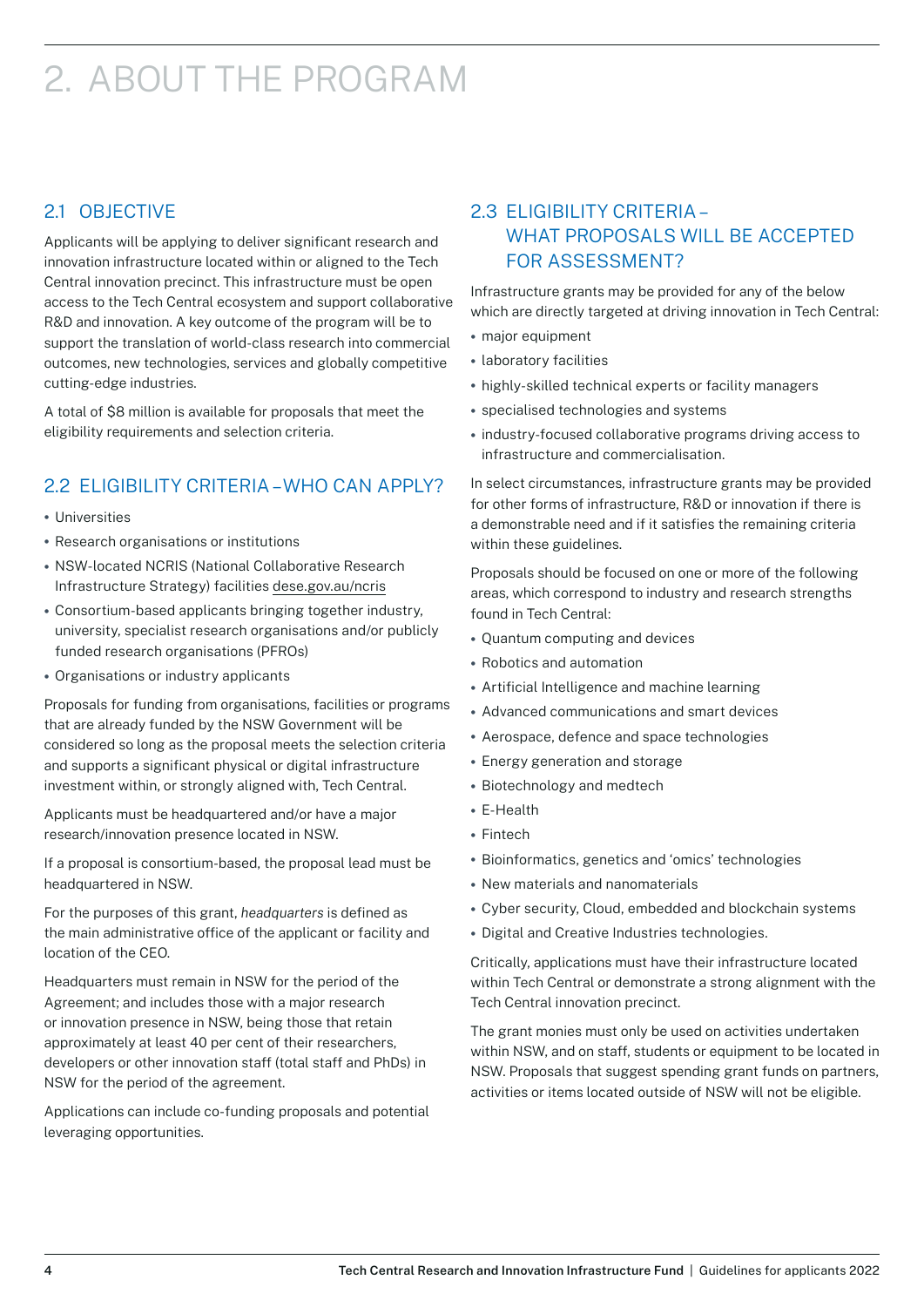# <span id="page-5-0"></span>3. SELECTION CRITERIA

Applications will be ranked and given preference according to the selection criteria outlined below. The application form seeks responses to criteria, such as:

- **•** proposed research, development or innovation to be undertaken and value added to the Tech Central ecosystem by the investment
- **•** economic, environmental and social benefits of the program for NSW, alignment with the [NSW Government Premier's](https://www.nsw.gov.au/premiers-priorities)  [Priorities](https://www.nsw.gov.au/premiers-priorities) and alignment with Tech Central priority sectors and technologies
- **•** track record of current facilities, projects or similar work/collaborations
- **•** explanation of how the applicant will support and/or grow the ecosystem to translate research and innovation into commercial outcomes and drive research and innovation excellence, industry access, collaboration and economic outcomes, increasing NSW's global competitiveness within the Tech Central corridor
- **•** NSW industry, Government agency and end-user linkages
- **•** impact on NSW skills, advanced education and training.

The responses to these criteria will be used by Investment NSW and the independent expert panel to determine whether to recommend funding to the applicant and how much funding to recommend.

Investment NSW will make recommendations regarding funding allocations to applicants. Investment NSW, in its discretion, may choose not to award or recommend funding under this program.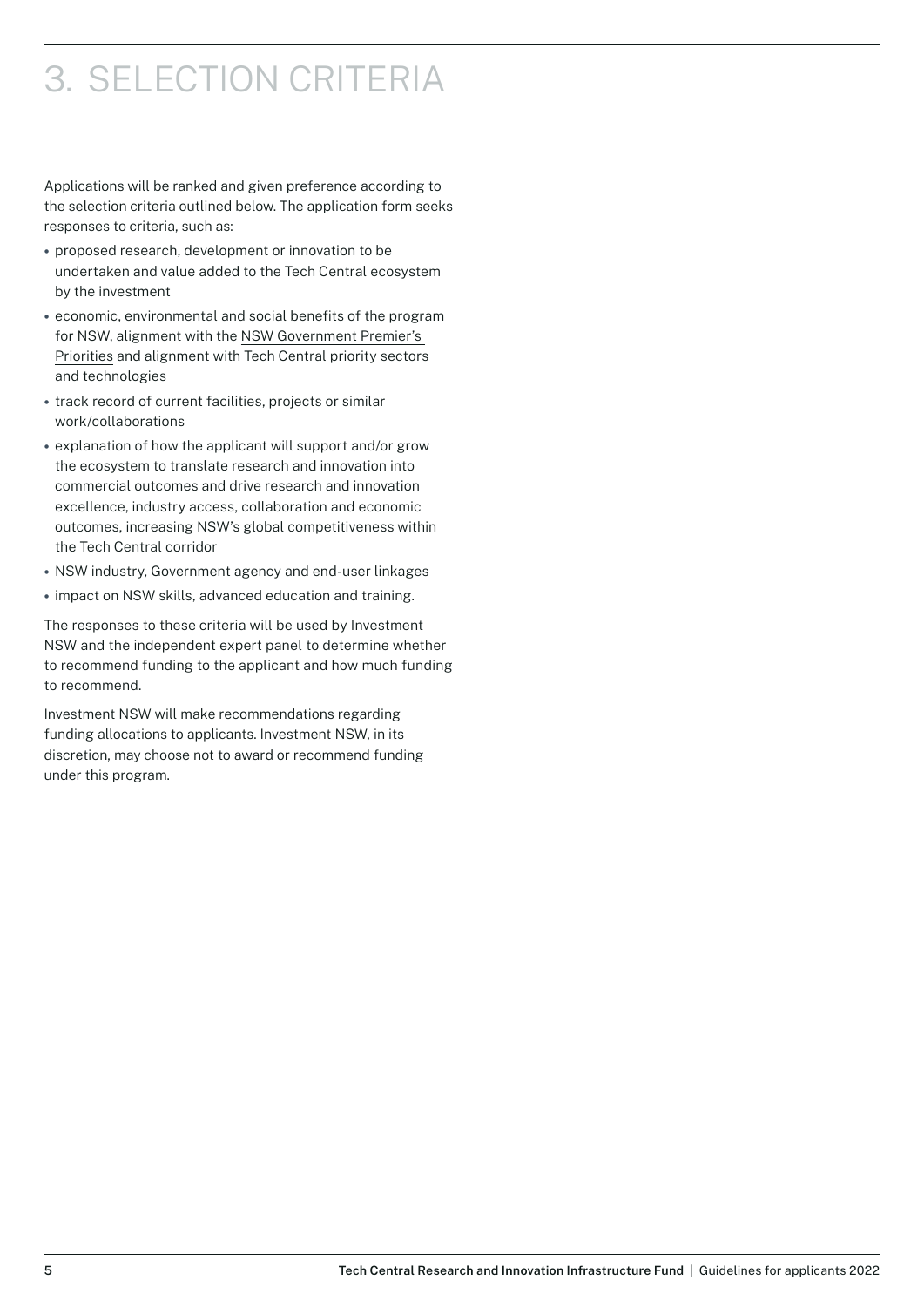# <span id="page-6-0"></span>4. HOW TO APPLY

### 4.1 PROCESS AND TIMELINE

Applicants are encouraged to collaborate on proposals with university and/or industry partners, where appropriate and can apply as a consortium of organisations. For this reason, the process to apply for the Tech Central Research and Innovation Infrastructure Fund is a two-step process:

- 1. Expression of Interest (EoI) Opening Friday 20 May and closing COB Friday 17 June 2022
	- EoI will require a brief overview of the proposal in development, the partners involved and the impact/rational for this infrastructure investment in Tech Central
	- The EoI form will be emailed to [grants@chiefscientist.nsw.gov.au](mailto:grants%40chiefscientist.nsw.gov.au?subject=)
	- The EoI timeframe is designed to support the ecosystem in developing proposals and building consortiums where appropriate
	- All applications that submit an EoI will be provided with the Request for Proposal (RFP) documentation in advance of the RFP opening.
- 2. Request for Proposal (RFP) Opening Friday 17 June, closing COB Friday 29 July 2022
	- The RFP process will require the applicant to submit a detailed application.

For the RFP, applicants need to make sure they have:

- **•** Answered all questions. If they are not applicable, please indicate.
- **•** Clearly identified in their application (including attachments) any information that the applicant requests be treated as confidential.
- **•** Signed their application. If applying as a consortium, the lead applicant must sign and have at least one of the core participants sign (by the head of the organisation or their authorised delegate). If all core participants' representatives have not signed the application, the signatories must acknowledge that the application is made with the knowledge, and on behalf of, all core participants.

Your application for RFP must also address the General Criteria set out in section 2.3, as well as the Specific Criteria set out in section 3, as relevant to your proposal.

You must attach supporting documentation to the application form in line with instructions provided within the online form. You should only attach requested documents. We will not consider information in attachments that is not requested.

#### 4.2 EXTENSIONS

Short extensions to the RFP deadlines may be given in extenuating circumstances only. A request for an extension, explaining the need for and length of the extension, should be submitted in writing **NO LATER THAN 5PM AEDT on 15 July 2022** to:

Kristen Mulligan Manager – Policy, Science & Research Office of the NSW Chief Scientist & Engineer Investment NSW [grants@chiefscientist.nsw.gov.au](mailto:grants%40chiefscientist.nsw.gov.au?subject=)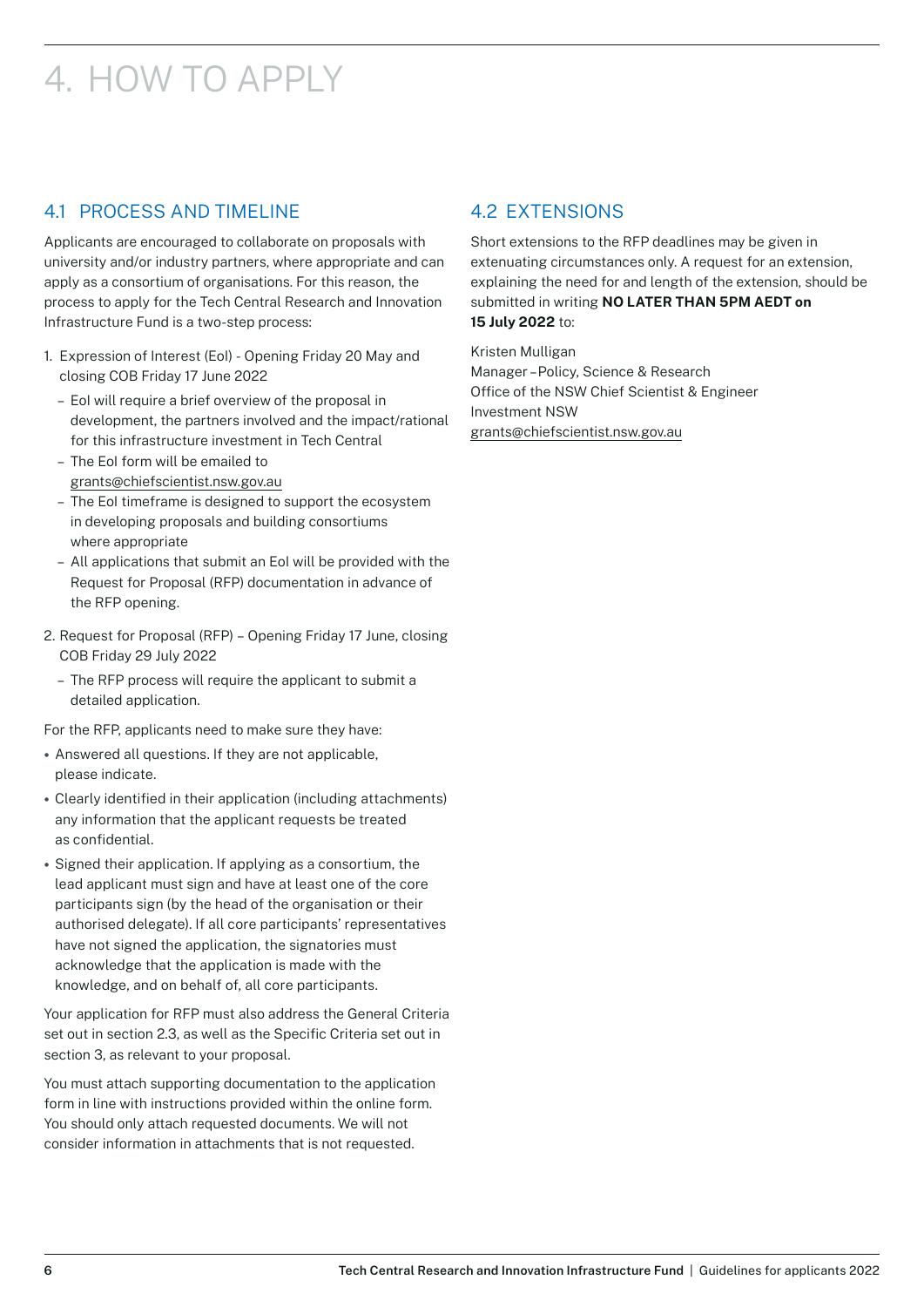# <span id="page-7-0"></span>5. ASSESSMENT PROCESS

### 5.1 WHO WILL ASSESS APPLICATIONS?

Once the RFPs have closed, eligible applications will be assessed by an independent panel of experts. Judges are required to identify any conflicts of interest and sign a confidentiality agreement.

All eligible applicants will be assessed on merit against the selection criteria. The panel of judges will make recommendations on which applicants, if any, should receive grants and the amount of those grants.

### 5.3 NOTIFICATION OF APPLICATION OUTCOMES

Investment NSW will advise you of the outcome of your application in writing. Unsuccessful applicants will be notified via email and/or letter of the outcome of their application and will be offered a feedback information session.

Investment NSW will notify applicants of the outcome of their applications by 31 July 2022.

### 5.2 WHO WILL APPROVE THE GRANTS?

The Panel will provide advice to the NSW Government on the suitability of each proposal for funding. The NSW Government will approve the proposal and funding amounts.

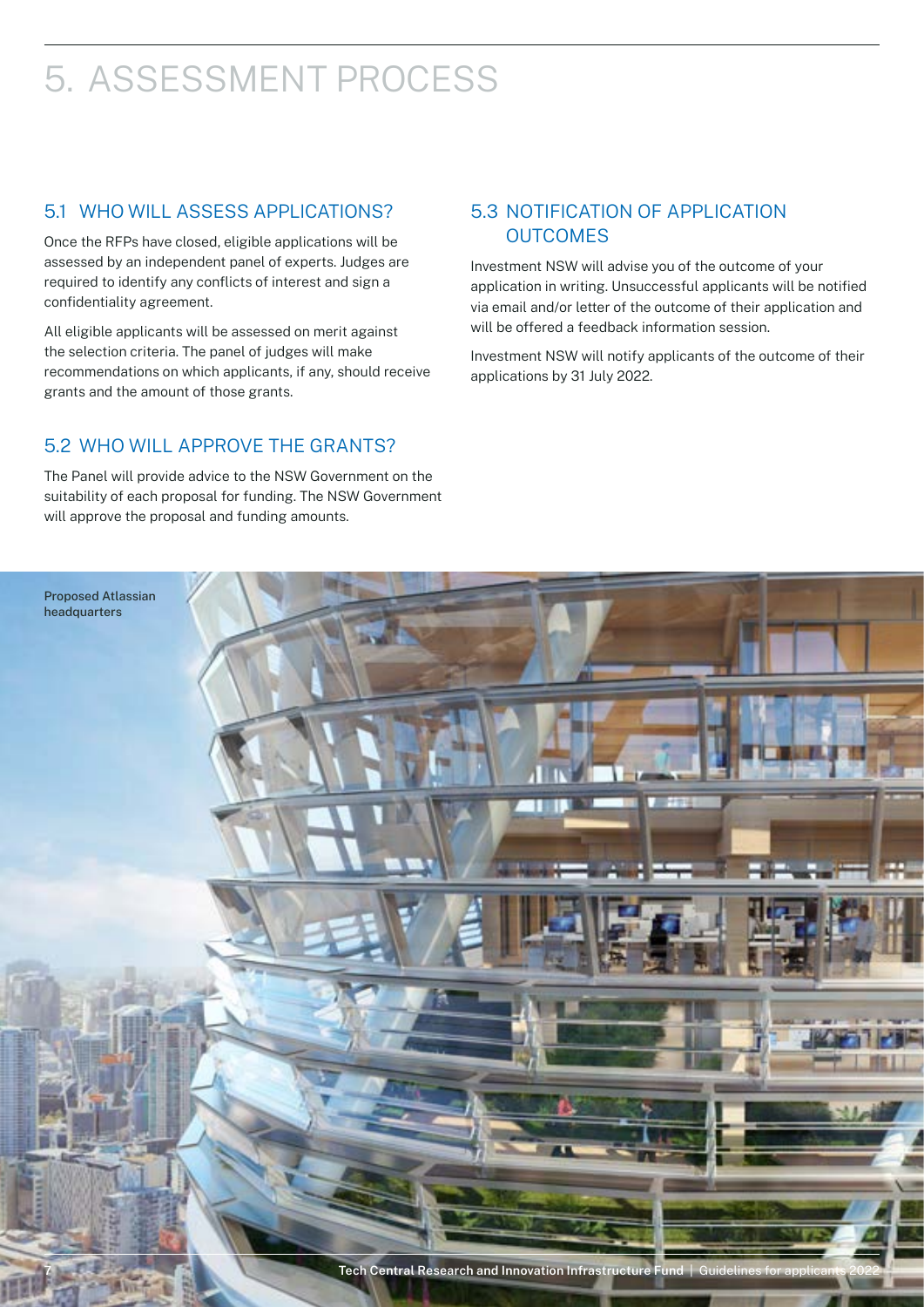## <span id="page-8-0"></span>6. SUCCESSFUL APPLICANTS

### 6.1 NOTIFICATION

Successful applicants will be notified via email and/or letter. If you are successful, we will advise you of any specific conditions attached to the grant, including a request to keep the grant confidential for a period of time, if an announcement is likely to be made by the NSW Government.

### 6.2 FUNDING DEED

All applicants who are successful and who accept the offer of a grant will be required to enter into a formal Funding Deed with Investment NSW relating to the grant. The Deed will specify obligations that relate primarily to the recipient's accountability for the grant, including using the grant for activities occurring in NSW, the return of unspent grant funds and reporting on the use of the grant for the duration of the term.

The Funding Deed must be signed by at least one core participant in the facility or the CEO of the facility.

### 6.3 SPECIFIC LEGISLATION, POLICIES, AND INDUSTRY STANDARDS

While you are required to be compliant with all relevant laws and regulations, you will be requested to comply with the *Work Health and Safety Act 2011* (NSW).

### 6.4 HOW WE PAY THE GRANT

The grant will be payable upon the execution of the funding deed.

Invoices for grant payments will be submitted and paid in a single tranche as dictated by the funding deed. Grants are assessable income for taxation purposes, unless exempted by a taxation law. We recommend you seek independent professional advice on your taxation obligations. We do not provide advice on your particular taxation circumstances.

### 6.5 HOW WE MONITOR YOUR GRANT ACTIVITY

You must submit reports in line with the timeframes in the funding agreement. We may provide sample templates for these reports in the funding agreement. We will expect you to report on:

- **•** progress against agreed project milestones and outcomes;
- **•** contributions of participants directly related to the grant.

### 6.6 EVALUATION

Investment NSW will evaluate the Program to measure how well the outcomes and objectives have been achieved. We may use information from your application and reports for this purpose. We may also interview you or ask you for more information to help us understand how the program impacted you and to evaluate how effective the program was in achieving its outcomes. We may contact you up to three years after you receive your final grant payment associated with the Program for more information to assist with this evaluation.

### 6.7 ACKNOWLEDGEMENT

All recipients of NSW Government funding should acknowledge this financial support in accordance with the Funding Acknowledgement Guidelines for Recipients of NSW Government Rebates available at [nsw.gov.au/branding/](https://www.nsw.gov.au/branding/sponsorship-and-funding-acknowledgment-guidelines) [sponsorship-and-funding-acknowledgment-guidelines](https://www.nsw.gov.au/branding/sponsorship-and-funding-acknowledgment-guidelines)

You must seek our written consent prior to any significant public announcement, marketing, press announcements, or official launch in relation to the Program.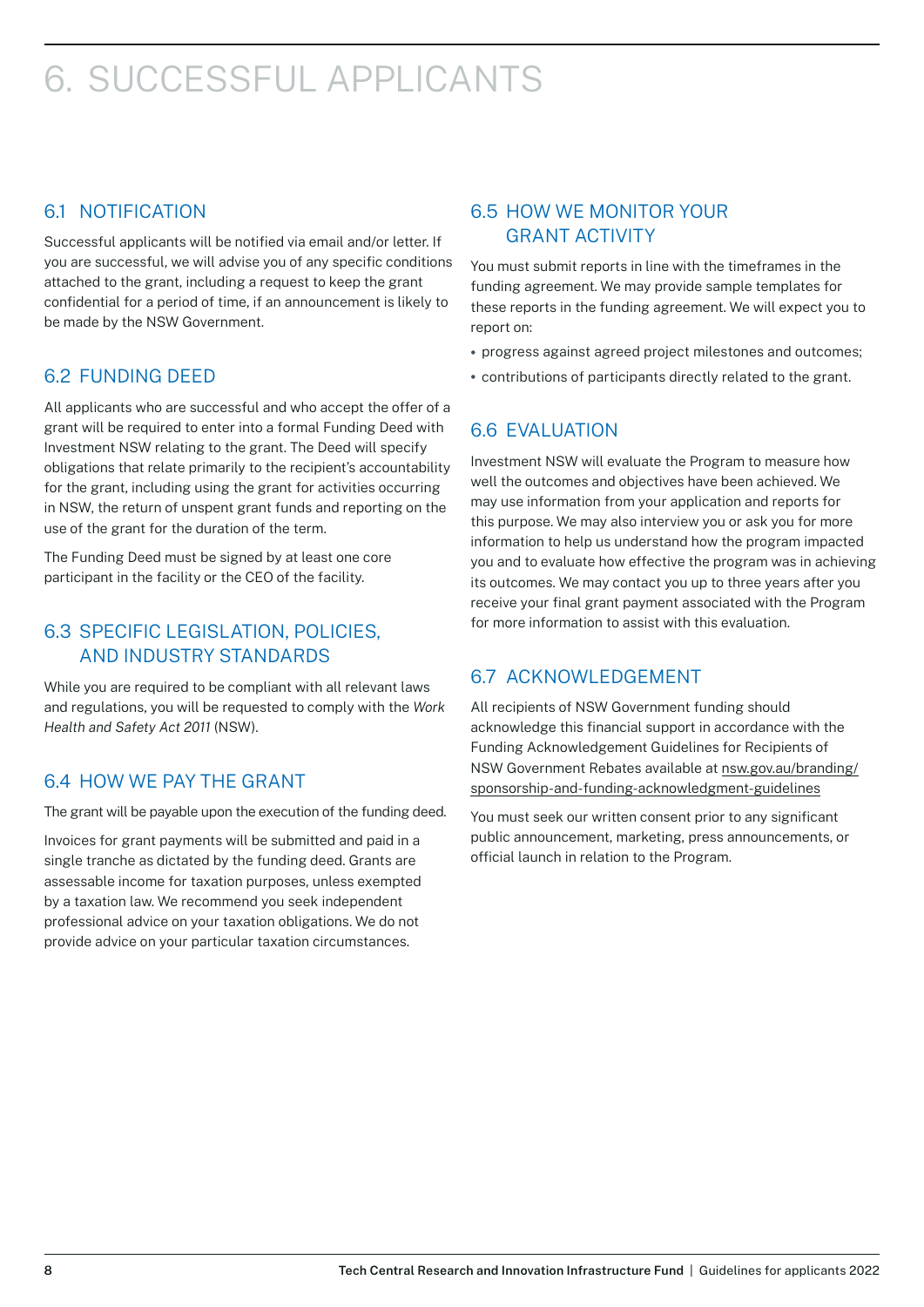### <span id="page-9-0"></span>7. PROBITY

Investment NSW will make sure that the grant opportunity process is fair according to the published guidelines, incorporates appropriate safeguards against fraud, unlawful activities, and other inappropriate conduct.

An independent probity advisor will be engaged as part of this Program to provide guidance to Investment NSW on any issues concerning integrity, fairness and accountability that may arise throughout the application, assessment, and decision-making process. This will ensure decisions are made with integrity, fairness, and accountability, while delivering value for money for NSW.

#### Conflicts of interest

Conflicts of interest for Investment NSW will be handled as set out in the Investment NSW Code of Ethics and Conduct.

### 8. ENQUIRIES AND FEEDBACK

Any enquiry you have about the assessment process or the outcome of your application for this Program should be sent to:

Kristen Mulligan Manager – Policy, Science & Research Office of the NSW Chief Scientist & Engineer Investment NSW [grants@chiefscientist.nsw.gov.au](mailto:grants%40chiefscientist.nsw.gov.au?subject=)

If you do not agree with the way Investment NSW has handled your enquiry or complaint, you may wish to contact the NSW Ombudsman. The NSW Ombudsman will not usually look into a complaint unless the matter has been first raised directly with Investment NSW.

NSW Ombudsman Level 24 580 George Street Sydney NSW 2000

### 9. PRIVACY

We treat your personal information according to the Investment NSW Privacy Management Plan available at [investment.nsw.gov.au/privacy](https://www.investment.nsw.gov.au/privacy) and the *Privacy and Personal Information Protection Act 1998* (NSW).

This includes letting you know:

- **•** what personal information we collect
- **•** why we collect your personal information
- **•** who we give your personal information to.

Your personal information can only be disclosed to someone for the primary purpose for which it was collected unless an exemption applies. Investment NSW may also use or disclose information about rebate applicants and rebate recipients under this rebate opportunity for reporting purposes.

#### 10. GOVERNMENT INFORMATION (PUBLIC ACCESS) ACT 2009

Applicants should be aware that information in applications and all related correspondence, attachments and other documents may be made publicly available under the *Government Information (Public Access) Act 2009*. Information that is deemed to be commercially sensitive will be withheld.

The *Government Information (Public Access) Act 2009* makes government information accessible to the public by:

- **•** requiring government agencies to make certain types of information freely available
- **•** encouraging government agencies to release as much information as possible
- **•** giving the public an enforceable right to make access applications for government information
- **•** restricting access to information only when there is an overriding public interest against disclosure.